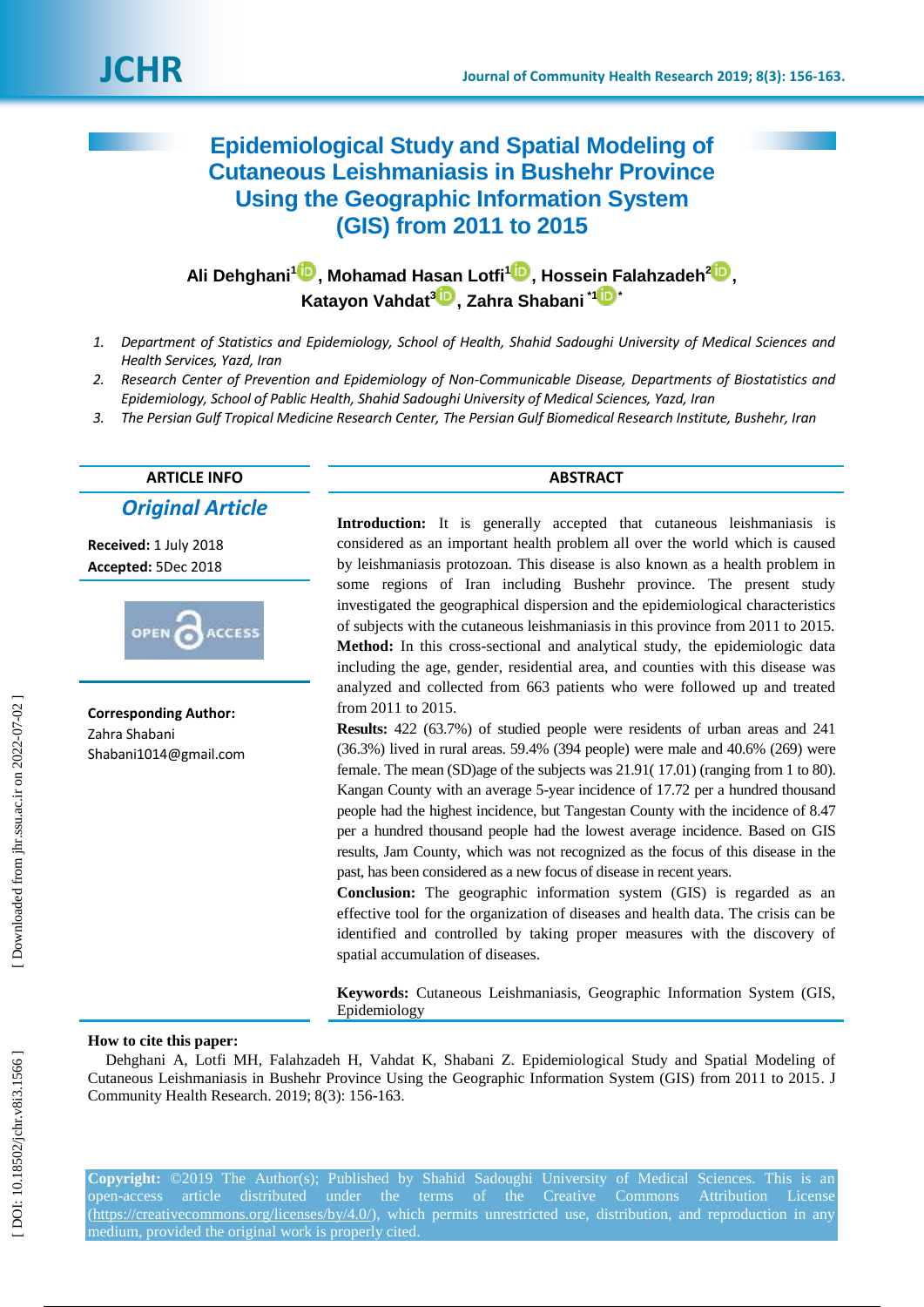# **Introduction**

Cutaneous leishmaniasis is known as an important health problem all over the world. Leishmaniasis is considered as a Zoonosis that is transmitted through the bite of sand flies . This disease has three forms of the Cutaneous, visceral (kala -azar) and cutaneous -mucosal Leishmaniasis . The Cutaneous leishmaniasis is caused by a Protozoan of flagellates from the trypanosome family and Leishmania genus, and it will be transmitted to a healthy human through the bite of a mosquito transmitting the animal sources (mainly carnivores, rodents and domestic and wild carnivores) ( 1 ) . According to the World Health Organization, Cutaneous Leishmaniasis is endemic in 88 countries around the world such as Africa n, Asia n, Europe a n, North and South America n countries ( 2 ) . Sand flies are active in temperate areas during the summer, and have the highest activities from June to September. The average temperature and type of soil are among the main ecological factors that determine the sand flies' activities and ultimately the outbreak of cutaneous leishmaniasis ( 3).

According to the World Health Organization (WHO), 24630 cases of cutaneous leishmaniasis were recorded in Iran from 2000 to 2008; and the incidence of 69000 to 11300000 cases per year was estimated for Iran in 2012 ( 4). According to statistics of this organization, 18607 cases of cutaneous leishmaniasis would be seen in Iran in 2015 (5).

After malaria, the cutaneous leishmaniasis is the second endemic disease that is transmitted from Arthropods and causes many problems in Iran ( 6). Annually speaking, 2 million new cases of leishmaniasis occur, and about 511000 of cases have Kala -azar and one and a half million people have cutaneous leishmaniasis (7-9). About 21000 cases of leishmaniasis are annually reported in Iran, but the actual statistics of this disease is 4-5 times higher . This disease is endemic in 17 out of 31 provinces of Iran (10).

Increasing the foci and incidence of cutaneous leishmaniasis in Iran can be attributed to factors such as the development of agricultural projects,

the migration of non -immune people to local populations of the disease, the rapid and unplanned expansion of cities, the construction of residential houses near rodents' nests, environmental changes such as the construction of dams and the reduction or elimination of toxic spraying against malaria vectors ( 2, 11, 12 ) . Since there is not any available effective and reliable vaccine for this disease, the prevention of the disease has always been taken into consideration in Iran's national plans. The national cutaneous leishmaniasis control programs have emphasized the necessity to determine its epidemiological characteristics in foci of disease (13).

Ecological and epidemiological studies, which evaluate important risk factors for the spread of cutaneous leishmaniasis and are effective in controlling disease and preventive measures in different regions of Iran, are significantly vital. The present study investigated the geographical dispersion and epidemiologic characteristics of the cases with cutaneous leishmaniasis in Bushehr Province from 2011 to 2015 due to the fact that it was a health problem in most provinces of Iran including Bushehr which was an endemic area because of its suitable environment for transmission of disease and might increase the incidence of this disease due to the free trade zones and the increase d travels of susceptible people to this region. The obtained results from the geographical dispersion of diseases played important role s in the prevention of epidemics, disease control and estimation of facilities. And finally, there was not any a comprehensive study on this issue in Bushehr province and most studies were descriptive.

#### **Methods**

The present study was a cross - sectional analytical study. The study population consisted of all the patients with cutaneous leishmaniasis from 2011 to 2015 with recorded data in the Communicable Disease Control and Prevention Depart ment of Bushehr University of Medical Sciences. All patients , who had this disease during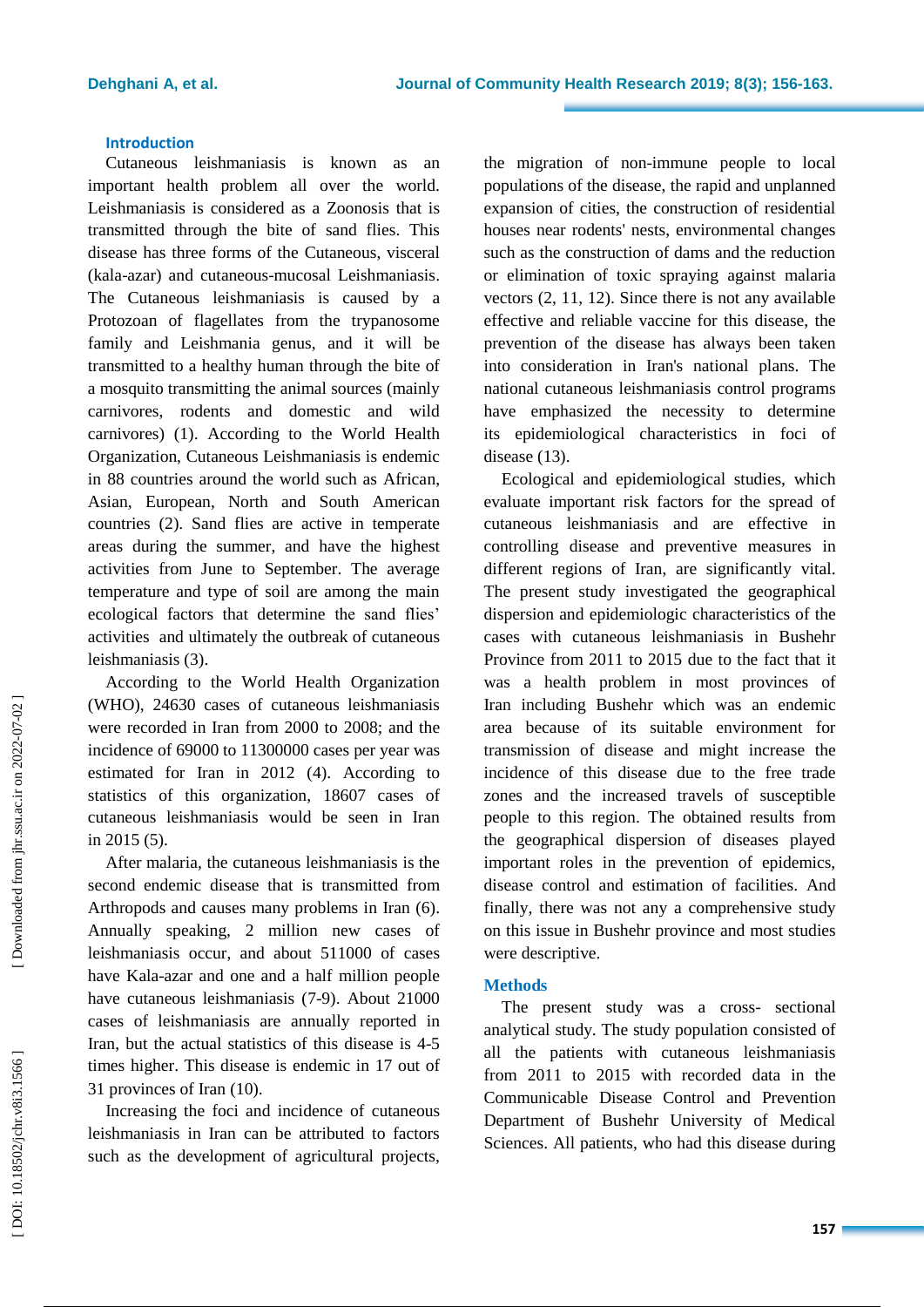this period , were studied by the census method . After obtaining a license from the research deputy of Shahid Sadoughi University of Medical Sciences in Yazd and then Bushehr University of Medical Sciences , data was extracted from the unit of diseases in the health department of Bushehr province. Patients were clinically or experimentally diagnosed and treated by the help of the national guide to the treatment of leishmaniasis published by the Disease Prevention Department of Iran Ministry of Health and Medical Education . The information of each patient including the year of incidence, residential area, location of ulcer on the body, number of ulcers, type of diagnosis, and etc. were utilized after internal validity check and removal of repeated cases . The present study was a cross -sectional study that it was conducted descriptively and analytically . The Geographic Information System (GIS) was used to map the incidence of cutaneous leishmaniasis in Bushehr. The present study investigated cases with diagnosed cutaneous leishmaniasis from the beginning of 2011 to the end of 2015 for a 5 -year period. Bushehr Province is a southern province of Iran and the 17th largest

province in the terms of its area located on the coast of the Persian Gulf . Bandar Bushehr is the capital of this province. This province is limited to a part of Khuzestan and Kohgiluyeh and Boyer-Ahmad Provinces from the north, Fars Province from the east , the Persian Gulf from the south and west , and a part of Hormozgan Province from the southeast. This province has an area of 27653 km<sup>2</sup> and a population of 1163400 people. It has more than 707 km of sea border with the Persian Gulf . Bushehr province is located between the latitude of  $27^{\circ}$  19' to 30° 16' N and the longitude of 50° 1' to 52 ° 59' E of the Greenwich meridian. Bushehr province has 10 counties, 24 districts , 46 villages , 37 cities and about 910 small rural areas .

Map s of cities and districts of Bushehr Province in the UTM coordinate system were first inserted in Arc GIS 10.1 software . Given the disease cases in each county in different years, the incidence of disease was determined in each county ; and a map of geographical distribution was produced for the province . Coordinate system of all maps was the UTM . The disease incidence map was produced in the GIS after choosing the appropriate color scheme.



**Figure 1.** Geographic location of Bushehr province in Iran

The risk map for the incidence of disease in any of the counties was drawn for 10000 people and high risk areas were identified from 2011 to 2015 after adding the disease data to the map by standardizing the frequency of disease based on each county.

#### **Results**

663 people were diagnosed with cutaneous leishmaniasis in Bushehr province during 2011 to 2015 . 422 (63.7%) were residents of urban areas and 241 (36.3%) lived in rural areas. 59.4% (394 people) were male and 40.6% (269) were female.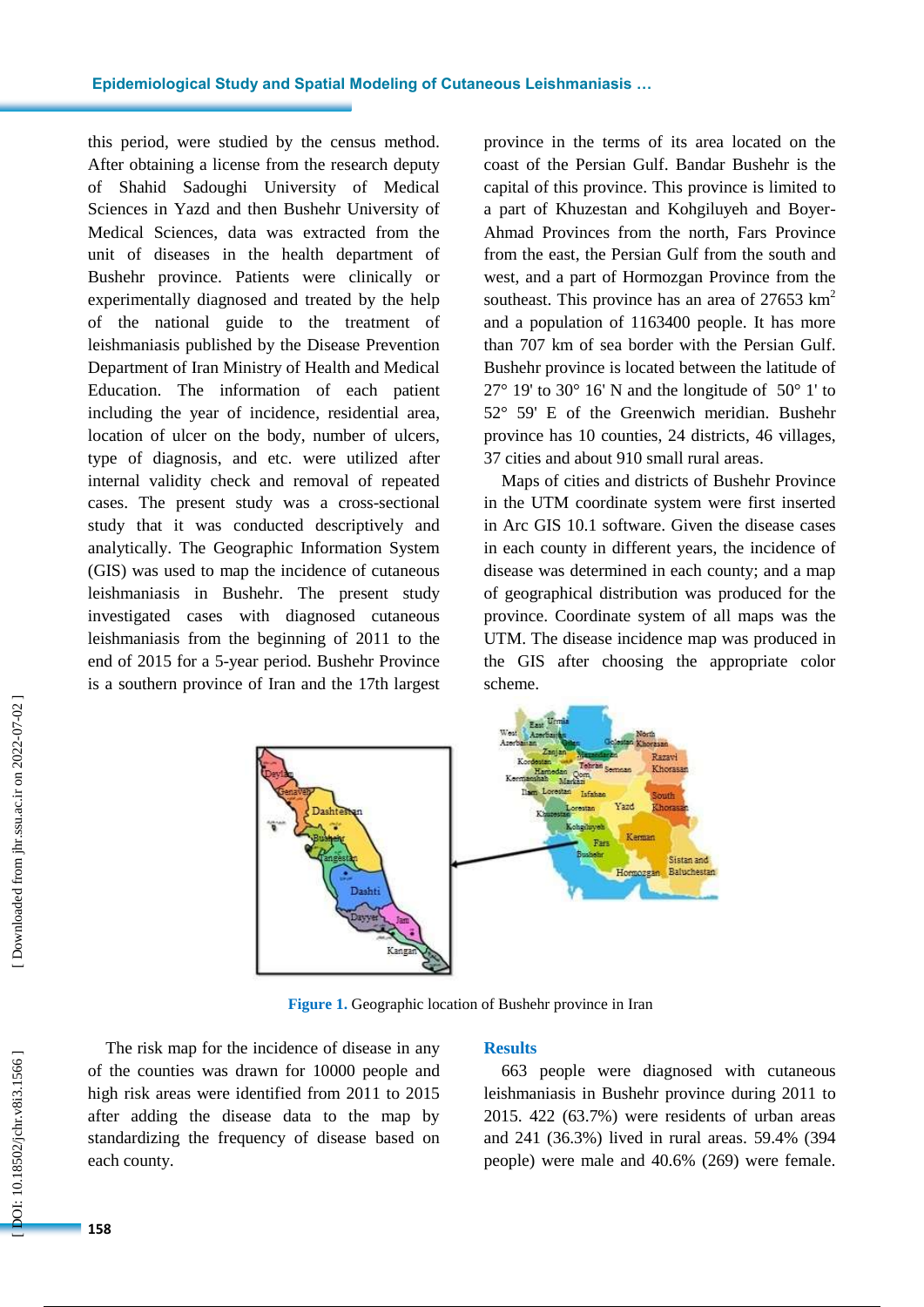The mean (SD) age of the subjects was 21.91 *(*17. 0 1 ) (range of 1 to 80 years). Among the studied years, the highest frequency belonged to 2011 , and the lowest frequency belonged to 2012 (Table 1). Figure 1 shows the frequency distribution of cutaneous leishmaniasis in Bushehr province from 2011 to 2015 . Kangan County with an average 5 -year -incidence of 17.72 per a hundred thousand people had the highest incidence , and

Tangestan with the incidence of 8.47 per a hundred thousand people had the lowest average incidence . (Table 2)

Diagram 1 shows the incidence of cutaneous leishmaniasis in different counties of Bushehr Province in different years. According to this diagram, Jam County had the highest incidence in 2013.

|  | Table 1. Frequency Distribution of cutaneous leishmaniasis in Bushehr province from 2011 to 2015 |  |  |  |  |  |
|--|--------------------------------------------------------------------------------------------------|--|--|--|--|--|
|--|--------------------------------------------------------------------------------------------------|--|--|--|--|--|

| Year  | <b>Frequency</b> | <b>Percentage</b> |
|-------|------------------|-------------------|
| 2011  | 150              | 22.6              |
| 2012  | 116              | 17.5              |
| 2013  | 118              | 17.8              |
| 2014  | 143              | 21.6              |
| 2015  | 136              | 20.5              |
| Total | 663              | 100               |

Table 2. Average of 5 year incidence of cutaneous leishmaniasis per 100000 people in counties of Bushehr Province

| County     | Average 5-year incidence Maximum incidence |       | <b>Minimum incidence</b> |
|------------|--------------------------------------------|-------|--------------------------|
| Bushehr    | 15.56                                      | 18.77 | 13.90                    |
| Tangestan  | 8.47                                       | 16.83 | 4.28                     |
| Jam        | 13.45                                      | 32.94 | 2.08                     |
| Dashtestan | 12.32                                      | 16.45 | 8.86                     |
| Dashti     | 10.24                                      | 16.03 | 4.96                     |
| Dayyer     | 12.93                                      | 29.28 | 3.64                     |
| Deylam     | 11.89                                      | 18.91 | 6.14                     |
| Kangan     | 17.72                                      | 26.03 | 7.80                     |
| Genaveh    | 7.96                                       | 15.05 | 2.21                     |



Diagram 1. Incidence of cutaneous leishmaniasis in different counties of Bushehr province in different years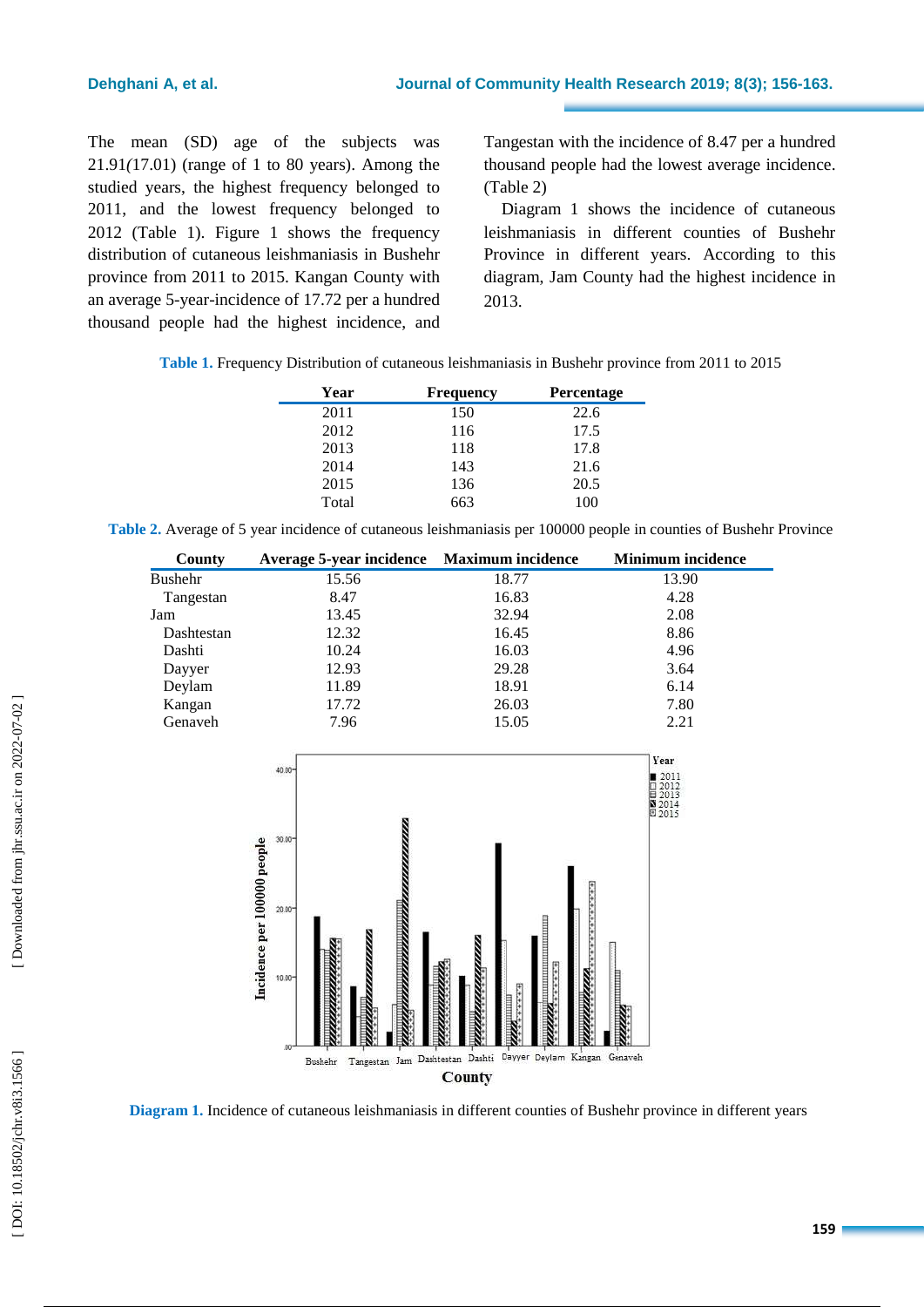#### **Epidemiological Study and Spatial Modeling of Cutaneous Leishmaniasis …**

Figure 1 shows the frequency distribution of cutaneous leishmaniasis in Bushehr province from 2011 to 2015 , so that the darker color indicates the maximum frequency of the disease in that area, and the lighter color shows the minimum

frequency. According to this figure, the highest frequency belonged to Bushehr County and the lowest frequency belonged to Deylam during these 5 years . (Figure 2 )



**Figure 2 .** frequency distribution of cutaneous leishmaniasis in Bushehr province

Figure 3 shows the incidence of cutaneous leishmaniasis in counties in different years. According to Figure 1, the maximum incidence of 2011 belonged to Kangan County (2.63 per 10 thousand people) and the minimum incidence belonged to Jam County (0.21 per 10 thousand people). In 2012, the maximum incidence belonged to Kangan County (1.96 per 10 thousand people) and the minimum incidence belonged to Tangestan County (0.42 per 10 thousand people). In 2013, the maximum

incidence belonged to Jam County (2.1 per 10 thousand people) and the minimum incidence belonged to Dashti County (0.49 per 10 thousand people). In 2014, the maximum incidence belonged to Jam County (3.29 per 10 thousand people) and the minimum incidence belonged to Dayyer County (0.36 per 10 thousand people). In 2015, the maximum incidence belonged to Kangan County (2.37 per 10 thousand people) and the minimum incidence belonged to Dashti County (0.12 per 10 thousand people). (Figure 2)



**Figure 3 .** incidence of cutaneous leishmaniasis in counties in different years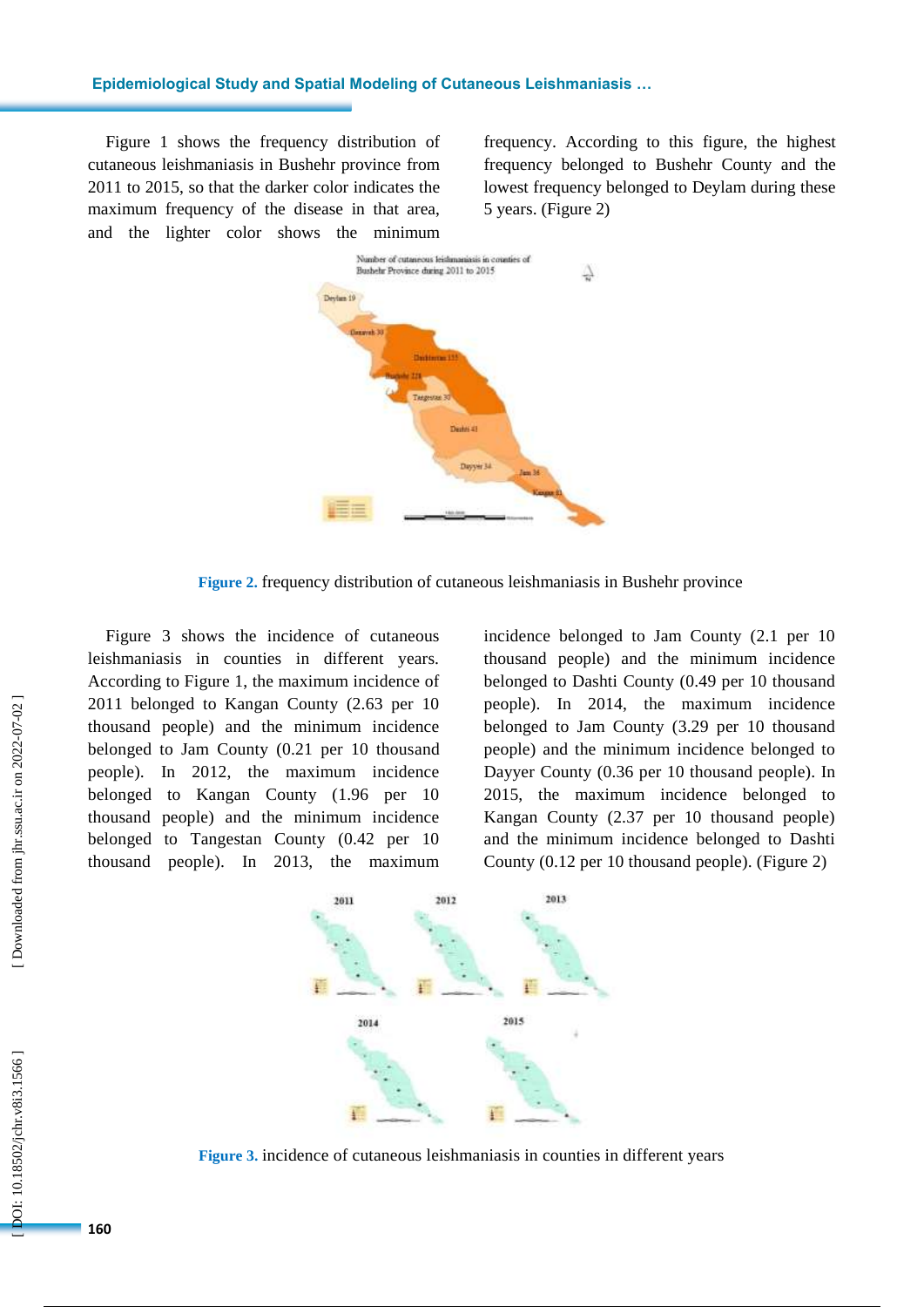#### **Discussion**

The present study indicated that a clearer picture of change s and the spatial spread of disease could be provided in the dimensions of a health system for health policymakers using the Geographic Information Systems (GIS) by drawing thematic maps of cutaneous leishmaniasis in Bushehr Province .

Large data are continuously collected and archived in health systems without being converted into usable information. If any research has ever conducted in the healthcare system, its findings have not been presented in such a way that could be usable for key people and decision -makers to lead to evidence -based decisions (14, 15). Due to the vast area of the covered area and the large variety of climates, health managers of Iran face a large amount of data that is difficult to be interpreted and manage d by traditional methods. The GIS and drawing thematic maps will be of great help in optimal and effective use of available data for planning, intervening and evaluating them (16).

Despite the fact that it is usually very costly and time -consuming to locat e all the individuals on the map, the present study found that risky areas can be identified and put in the priority for effective interventions by classification of people into neighborhoods of urban regions . The present study is a good example of feasibility of disease management in place and time dimensions by the GIS in a province of a developing country.

Results of this study indicated that 663 people caught cutaneous leishmaniasis during the studied years. The average 5 -year incidence was 12.97 per 100,000 people in Bushehr Province . The highest incidence occurred in 2011 and the lowest incidence in 2013 . Among the counties, the highest average incidence belonged to Kangan County and the lowest in Tangestan C ounty . As research results indicated, most of patients were living in the urban areas , probably due to the increase d urbanization in most counties of province le a ding to an expansion of marginalization in cities . As Bandar Bushehr is known as a commercial zone of

Iran, travelling to this province has been expanded and this is in turn a reason for the increased incidence of cutaneous leishmaniasis in this province. Men were more likely to catch this disease perhaps due to the less clothing than women as well as doing more activities outdoors. Lotfi et al. (17 ) found that over 80% of patients with cutaneous leishmaniasis have live d in urban areas. Nazari et al. (18 ) argued that most patients with cutaneous leishmaniasis were villagers. This was not consistent with results of the present study. In terms of gender, research results indicated that most patients were male. Many other studies found that men caught this disease more than women (6, 19 -21). Barati et al. found that both genders were at the risk of cutaneous leishmaniasis, but the proportion of males was higher than females (22). Lotfi et al. also found that most patients were male (17).

According to results, the main foci of cutaneous leishmaniasis were Bushehr, Dashtestan, Kangan and Dashti Counties in Bushehr Province during those 5 years. These foci are still active and new foci of this disease are diagnosed in Dayyer, Jam and Deylam during this period. It should be noted that the most important risk foci of Bushehr province were in Dayye County in 2011, Kangan County in 2012, and Jam County in 2013, and Kangan County in 2015 . As shown, Jam County was not the focus of this disease in previous years, but it has become a new focus of disease in recent years which is perhaps because of the increased travels as well as job immigrations to this county due to oil and petrochemical industries. In addition, the prevalence of leishmaniasis is related to human activities such as garden development projects, dam construction, road construction, and the construction of new residential complexes which have led to the growth of disease in the provincial foci . According to results of other studies , the cutaneous leishmaniasis vector s start replicating due to the climate warming (23) and the reduction of temperature is an important factor for the spread of disease in other areas (24). Several studies have investigated the trend of increasing this disease and its epidemic due to climatic

[Downloaded from jhr.ssu.ac.ir on 2022-07-02]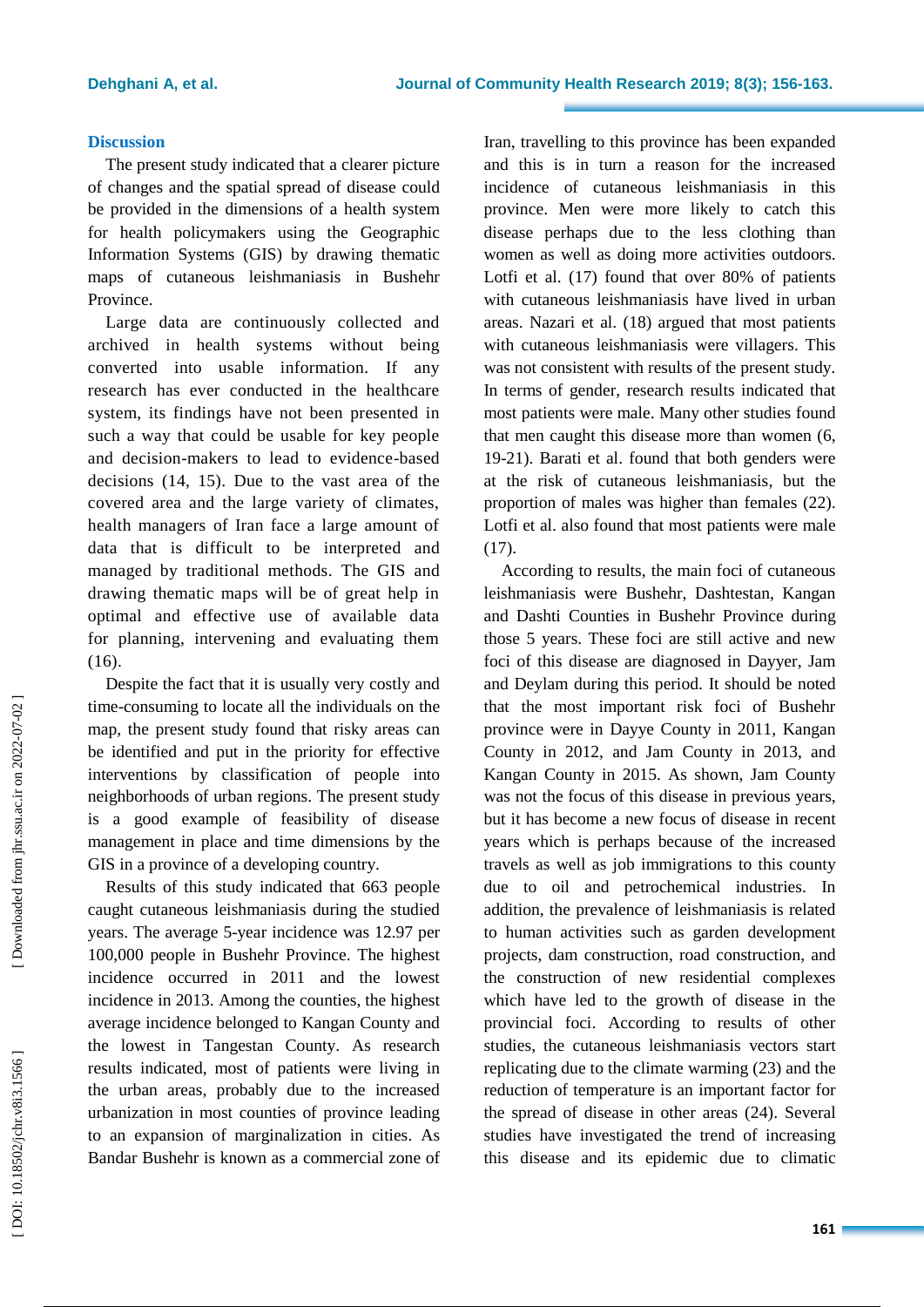changes as well as changes that cause more growth of the vectors (25, 26). Differences in climate of regions can have a different effect on the incidence of leishmaniasis as well as the growth of sand flies which transmit the disease (27).

In addition to the above -mentioned factors, and since climatic change s affect the incidence and outbreak of cutaneous leishmaniasis, the future studies are suggested considering these factors and evaluating the impact of weather conditions on the incidence and prevalence of disease in this province.

## **Conclusion**

Based on the research findings, the Geographic Information System (GIS) was an effective tool for organizing the health and diseas e data in order to facilitate the analysis and representation of spatial data accumulation. By diagnosing the spatial accumulation of diseases, the cris es can be also identified and controlled through accurate

measurements. Ac cording to the present study, the main focus of this disease was discovered in the province and it made it possible to identify new foci of disease. This prognosis can inform health planners about developing disease control programs in active and emerging foci .

#### **Acknowledgments**

The present study was a research project with the Code IR.SSU.SPH.REC.1396.73 in the research deputy of Shahid Sadoughi University of Medical Sciences in Yazd. The authors would like to appreciate the cooperation of the Communicable Disease Control and Prevention Department of the health deputy of Bushehr University of Medical Sciences.

### **Conflict of interest**

There is no conflict of interest.

### **References**

- 1.Bustos MFG, González -Prieto G, Ramos F, et al. Clinical and epidemiological features of leishmaniasis in northwestern-Argentina through a retrospective analysis of recent cases. Acta tropica. 2016;154:125-32.
- 2 .Jayrvnd AA, Vaziri F. Epidemiology of cutaneous leishmaniasis in the city of Hawizeh in 2014 -2015. Journal of Health in the Field.  $2017;4(3)$
- 3 .Farahmand M, Nahrevanian H, Shirazi HA, et al. An overview of a diagnostic and epidemiologic reappraisal of cutaneous leishmaniasis in Iran. Brazilian Journal of Infectious Diseases. 2011;15(1):17 -21 .
- 4 .Nazari M. Cutaneous leishmaniasis in Hamadan, Iran (2004 -2010). Zahedan Journal of Research in Medical Sciences. 2012;13(9):39 -42 .
- 5 .leishmaniasis updated April 2017. Available from: www.who.int/mediacentre/factsheets/fs375/en./
- 6 .Khajedaluee M, Yazdanpanah MJ, SeyedNozadi S, et al. Epidemiology of cutaneous leishmaniasis in population covered by Mashhad university of medical sciences in 2011. medical journal of mashhad university of medical sciences. 2014;57(4):647-54.
- 7 .Nezhad HA, Mirzaie M, Sharifi I, et al. The prevalence of cutaneous leishmaniasis in school children in southwestern Iran, 2009. Comparative Clinical Pathology. 2012;21(5):1065 - 9 .
- 8 .Carnaúba Jr D, Konishi CT, Petri V, et alL. Atypical disseminated leishmaniasis similar to post -kala -azar dermal leishmaniasis in a Brazilian AIDS patient infected with Leishmania (Leishmania) infantum chagasi: a case report. International Journal of Infectious Diseases. 2009;13(6):e504-e7.
- 9.González U, Pinart M, Reveiz L, et al. Interventions for Old World cutaneous leishmaniasis. Cochrane Database Syst Rev. 2008;4(issue):CD005067 .
- 10 . Darvishi M, Jafari R, Darabi H,et al. Survey of Rodents Fauna Regarding to their Probabilistic Contamination to Leishmania (2013-2014). ISMJ. 2017;20(4):362-9.
- 11 . Mohammadi Azni S, Nokandeh Z, Khorsandi A, et al. Epidemiology of cutaneous leishmaniasis in Damghan district. Journal Mil Med. 2010;12(3):131 - 5 .
- 12 . Alvar J, Velez ID, Bern C, et al. Leishmaniasis worldwide and global estimates of its incidence. PloS one. 2012;7(5):e3567 . 1
- 13 . Saatchi M, Salehinia H, Khazaei S, et al. Cutaneous leishmaniasis in Iran: Demographic description and therapeutic outcomes. Journal of Dermatology and Cosmetic. 2015;6(2):108-18.